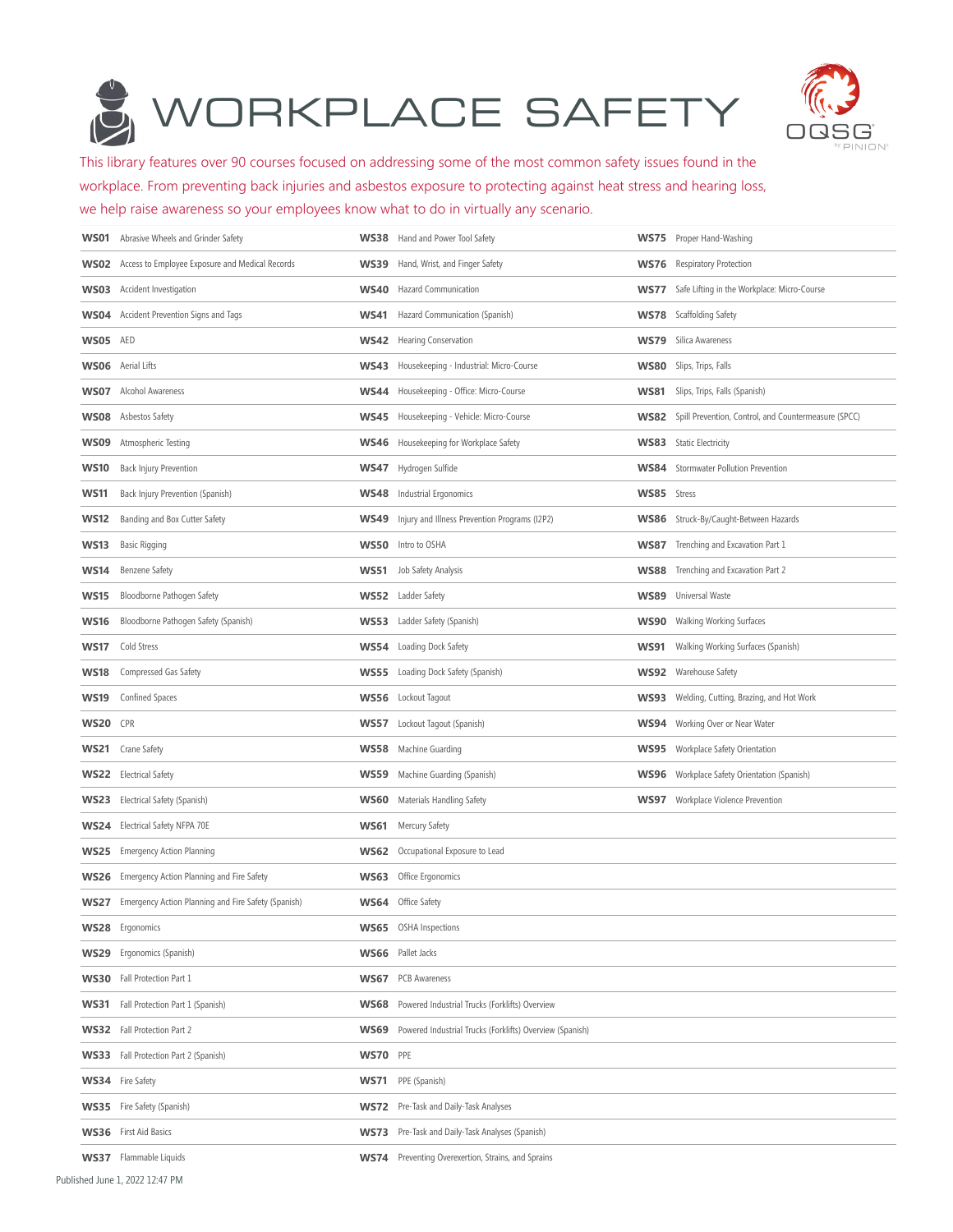

| <b>WS01</b> | Abrasive Wheels and Grinder Safety              | If you work with or near abrasive wheels or grinders, some of the dangers are obvious. However, grinders also carry<br>dangers that may not be so obvious. It's essential when you work with or near grinders that you are aware of--and<br>know how to manage--all of these dangers, even if you cannot see them. The risks are manageable with the right<br>knowledge and tools- we will cover these in our lesson on Abrasive Wheels and Grinder Safety.                                                   |
|-------------|-------------------------------------------------|---------------------------------------------------------------------------------------------------------------------------------------------------------------------------------------------------------------------------------------------------------------------------------------------------------------------------------------------------------------------------------------------------------------------------------------------------------------------------------------------------------------|
| <b>WS02</b> | Access to Employee Exposure and Medical Records | If your work exposes you to toxic substances or harmful physical agents, OSHA's Access to Employee Exposure and<br>Medical Records standard gives you the right to see your exposure and medical records and results of any workplace<br>exposure monitoring. This course covers which records you have the right to access and which records your employer is<br>not required to give you access to. Employer responsibilities and OSHA designated representatives are also discussed.                       |
| <b>WS03</b> | Accident Investigation                          | Every day, more than 12 workers die on the job. More than 4 million workers suffer a serious job-related injury each<br>year. Accidents are caused by unsafe conditions, unsafe behaviors, or a combination of both. To prevent accidents from<br>happening, we need to understand why they occurred. This course presents a systematic approach to accident<br>investigation and follow-through that will help identify why an accident occurred and what can be done to prevent it<br>from happening again. |
| <b>WS04</b> | Accident Prevention Signs and Tags              | Signs and tags warning of hazardous conditions, instantly alerting people to danger, or explaining how to protect<br>yourself are vital in a workplace where health and safety is key. This course assists both employers and employees in<br>understanding signs and tags, what they mean, where they should be located, and how important it is to use them<br>properly. OSHA standards are referenced throughout.                                                                                          |
| <b>WS05</b> | AED                                             | Automated External Defibrillators (AEDs) save thousands of lives each year. They are readily available and surprisingly<br>simple to use. This step-by-step training prepares you to use an AED to treat victims of sudden cardiac arrest and<br>refreshes your knowledge of CPR techniques.                                                                                                                                                                                                                  |
| <b>WS06</b> | Aerial Lifts                                    | Working in and around aerial lifts, also referred to as mobile elevating work platforms (MEWPs), poses a variety of<br>hazards for workers at height and those below them on the ground. This course identifies lift hazards and provides<br>quidelines to help reduce the risks of working on or near elevated work platforms.                                                                                                                                                                               |
| <b>WS07</b> | <b>Alcohol Awareness</b>                        | Alcohol is used in many different circumstances in our culture. When used in moderation, alcohol can be beneficial.<br>However, overuse can become abuse. In this course, we will explain both the short and long-term effects alcohol has<br>on your body. Also, we'll discuss the signs and symptoms of intoxication and alcohol abuse in both yourself and others.<br>Lastly, we'll look at ways to make wise choices about alcohol consumption, including how to cope with dependence.                    |
| <b>WS08</b> | Asbestos Safety                                 | You may be exposed to asbestos in your workplace. While this course is not a replacement for the specialized training<br>required for certain classes of workers, we will describe the hazards associated with asbestos exposure. Additionally, we<br>will explain the precautions needed to minimize personal danger.                                                                                                                                                                                        |
| <b>WS09</b> | Atmospheric Testing                             | If your work requires you to enter a confined space, you must test the atmosphere in that space before you go in. This<br>course explains the importance of using well-calibrated, direct-reading instruments to evaluate the permit confined<br>space you're about to enter. Atmospheric testing procedures including calibration checks, drift conditions, full<br>calibrations, and calibration rules are discussed, as well as why and why to conduct a bump test.                                        |
| <b>WS10</b> | Back Injury Prevention                          | Back injuries are a very common, yet preventable, form of workplace injury. In this course, you will learn about the<br>powerful muscles and bones that make up your back. Additionally, you will learn about different types of back injuries,<br>and how to practice "smart" posture, as well as healthy lifting techniques.                                                                                                                                                                                |
| <b>WS11</b> | Back Injury Prevention (Spanish)                | Back injuries are a very common, yet preventable, form of workplace injury. In this course, you will learn about the<br>powerful muscles and bones that make up your back. Additionally, you will learn about different types of back injuries,<br>and how to practice "smart" posture, as well as healthy lifting techniques.                                                                                                                                                                                |
| <b>WS12</b> | Banding and Box Cutter Safety                   | In shipping and receiving departments, there are two dangerous hazards that are not often considered: the use of box<br>cutters and banding straps. This course demonstrates the safest methods to use when working with banding and box<br>cutters, and precautions to prevent injuries.                                                                                                                                                                                                                     |
| <b>WS13</b> | <b>Basic Rigging</b>                            | An improperly rigged load can result in property damage, injuries and worse. This course explains proper procedures<br>for different types of rigging equipment and situations a worker might encounter so they can know how to plan and<br>execute a lift safely.                                                                                                                                                                                                                                            |

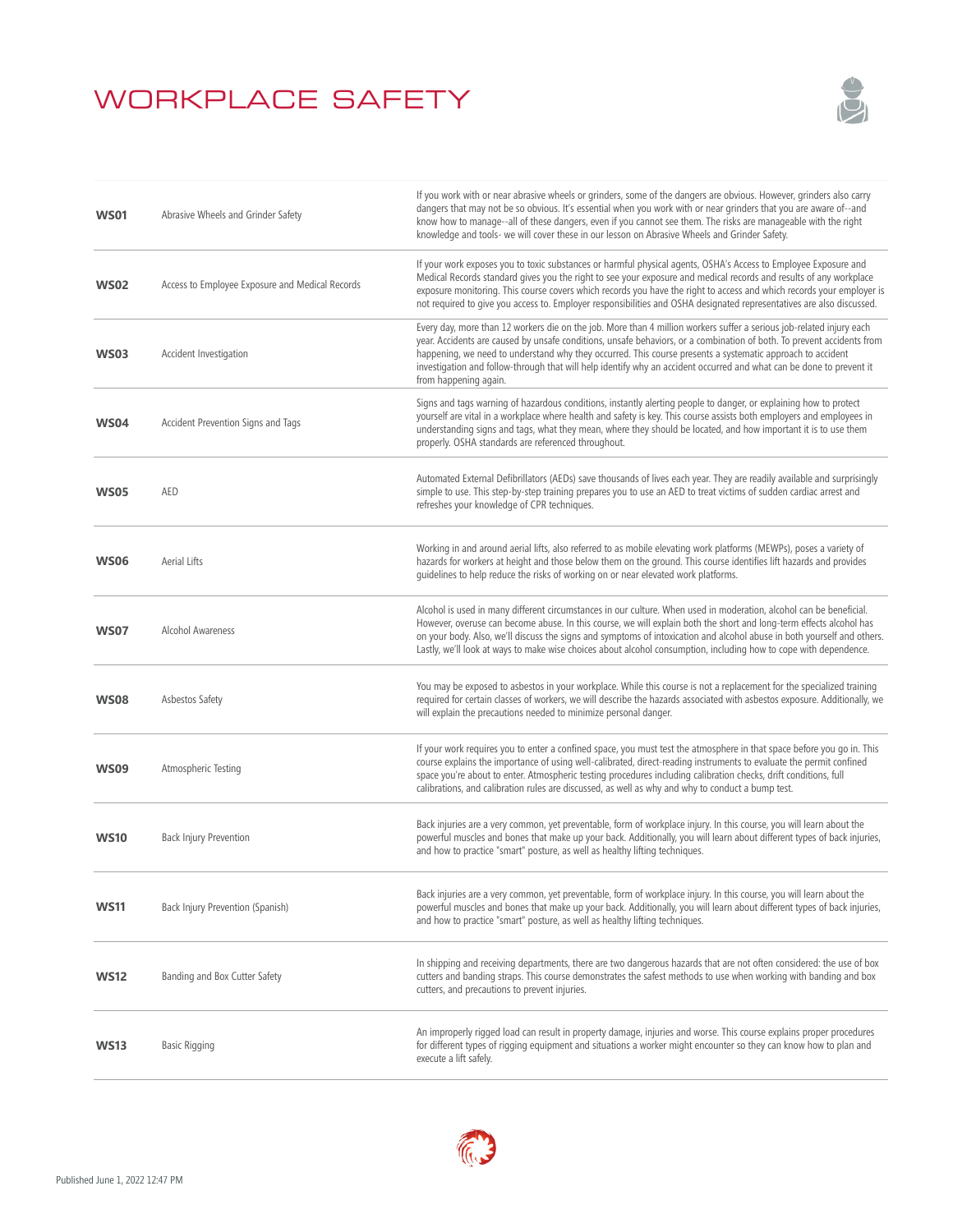

| <b>WS14</b> | <b>Benzene Safety</b>                               | Benzene is a cancer-causing chemical found in a great many industrial workplaces. This course covers the hazards of<br>benzene exposure, introduces workers to OSHA permissible exposure limits, and instructs workers how to protect<br>themselves and minimize their exposure risk. In addition, first aid and spill response procedures are included.                                                                                                                                                                                       |
|-------------|-----------------------------------------------------|------------------------------------------------------------------------------------------------------------------------------------------------------------------------------------------------------------------------------------------------------------------------------------------------------------------------------------------------------------------------------------------------------------------------------------------------------------------------------------------------------------------------------------------------|
| <b>WS15</b> | Bloodborne Pathogen Safety                          | Bloodborne pathogens can cause disease, illness, or even death. If you might be exposed to blood or other body fluids,<br>it is important to know the potential risks and how to reduce your exposure. Through this course, you will learn how to<br>identify common risks, recognize equipment and practices to use to reduce exposure, take proper steps if you do<br>become exposed, and to list aspects of an employer's Bloodborne Pathogen Exposure Program.                                                                             |
| <b>WS16</b> | Bloodborne Pathogen Safety (Spanish)                | Bloodborne pathogens can cause disease, illness, or even death. If you might be exposed to blood or other body fluids,<br>it is important to know the potential risks and how to reduce your exposure. Through this course, you will learn how to<br>identify common risks, recognize equipment and practices to use to reduce exposure, take proper steps if you do<br>become exposed, and to list aspects of an employer's Bloodborne Pathogen Exposure Program.                                                                             |
| <b>WS17</b> | Cold Stress                                         | Working in cold environments—indoors or outdoors—can create dangerous working conditions that can result in<br>serious health issues. In this course, we concentrate on how to make a cold environment a safer place in which to work,<br>including preparation and PPE, symptoms of cold stress, and emergency response to cold-related health concerns.                                                                                                                                                                                      |
| <b>WS18</b> | Compressed Gas Safety                               | No matter what type of gaseous materials a compressed gas cylinder contains, it requires special storage, use,<br>handling, and disposal. Employees who handle gas cylinders must be properly trained to avoid the hazards of<br>compressed gas and to ensure a safe workplace. This course covers safe use and storage practices, inspections, and<br>hazards associated with various types of compressed gas. Recommended PPE and instruction on safely moving the<br>cylinders are also included.                                           |
| <b>WS19</b> | Confined Spaces                                     | Workers may encounter hazards while working in confined spaces. This course will define the differences between<br>permit confined and non-permit confined spaces, as well as explain employer and employee confined space<br>responsibilities. The course will also describe confined space worker types, hazards of working in confined spaces, the<br>purpose of an entry permit, and how to test and evaluate confined spaces. Additionally, the course will list the criteria<br>for evaluating and selecting a rescue services provider. |
| <b>WS20</b> | CPR                                                 | Cardiopulmonary Resuscitation $-$ CPR $-$ is a procedure that can mean life or death in an emergency situation. While<br>this course is not a replacement for hands-on training, we will better prepare you for emergency situations by covering<br>how to assess a scene and determine if CPR is needed. Additionally, we will discuss methods to protect yourself while<br>helping victims, list the steps of CPR, and describe when to use an automated external defibrillator (AED).                                                       |
| <b>WS21</b> | Crane Safety                                        | All employees who work on or around cranes need to be aware of the risks of crane operation. In this course, you will<br>learn how to recognize common hazards of crane operation and employ safe work practices.                                                                                                                                                                                                                                                                                                                              |
| <b>WS22</b> | <b>Electrical Safety</b>                            | Working safely around electricity is critically important: hundreds of deaths and thousands of injuries occur to workers<br>every year as a result of unsafe electrical working practices. This course reviews how electricity works, how electric<br>shock occurs, the different types of electrical hazards and injuries, as well as safe practices for working with and around<br>electricity.                                                                                                                                              |
| <b>WS23</b> | Electrical Safety (Spanish)                         | Working safely around electricity is critically important: hundreds of deaths and thousands of injuries occur to workers<br>every year as a result of unsafe electrical working practices. This course reviews how electricity works, how electric<br>shock occurs, the different types of electrical hazards and injuries, as well as safe practices for working with and around<br>electricity.                                                                                                                                              |
| <b>WS24</b> | Electrical Safety NFPA 70E                          | Working safely around electricity is critically important: hundreds of deaths and thousands of injuries occur to workers<br>every year as a result of unsafe electrical working practices. This course reviews the elements of the NFPA 70E Safety<br>Standard, including how electric shock, arc flash, and arc blast occurs, the different types of electrical hazards and<br>injuries, as well as safe practices for working with and around electricity.                                                                                   |
| <b>WS25</b> | <b>Emergency Action Planning</b>                    | Whether caused by a natural disaster or man-made, the best time to plan for a workplace emergency is before it<br>happens. Participants of this course learn to distinguish between different types of emergencies, how to follow<br>emergency response procedures, and the basics of a clear and well-communicated Emergency Action Plan.                                                                                                                                                                                                     |
| <b>WS26</b> | Emergency Action Planning and Fire Safety           | The best time to plan for an emergency is before it happens. This course highlights the importance of planning ahead<br>for emergencies, with a particular focus on fires. Participants will learn how to distinguish between different types of<br>fires, how fire suppression and fire extinguishers work, how to make the right decision about when to fight a fire and<br>when to evacuate, and how to plan evacuation routes and follow evacuation procedures.                                                                            |
| <b>WS27</b> | Emergency Action Planning and Fire Safety (Spanish) | The best time to plan for an emergency is before it happens. This course highlights the importance of planning ahead<br>for emergencies, with a particular focus on fires. Participants will learn how to distinguish between different types of<br>fires, how fire suppression and fire extinguishers work, how to make the right decision about when to fight a fire and<br>when to evacuate, and how to plan evacuation routes and follow evacuation procedures.                                                                            |

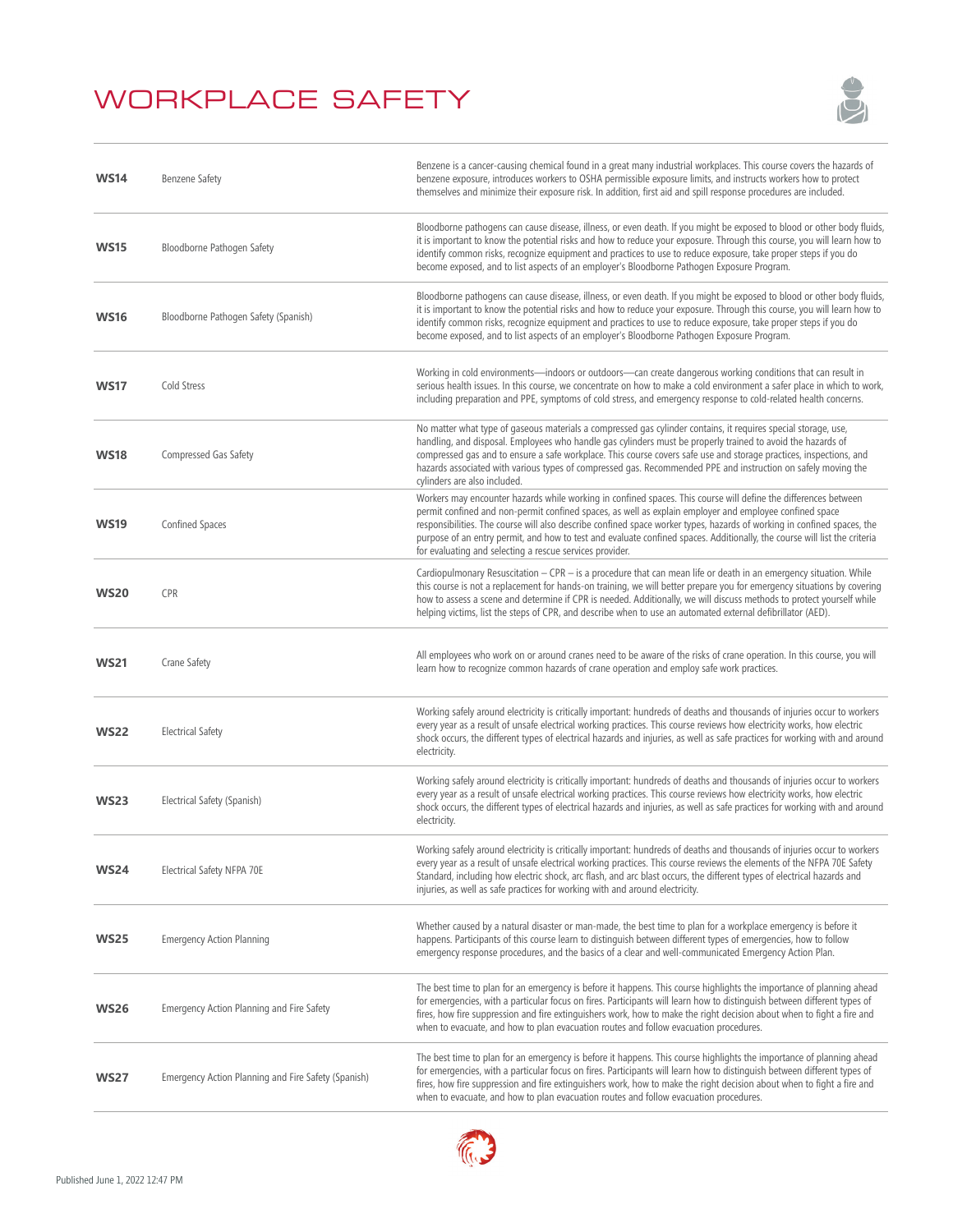

| <b>WS28</b> | Ergonomics                       | Musculoskeletal Disorders (MSDs) are injuries and disorders that affect the human body's movement. Each year, 1.8<br>million workers in the United States report MSDs, resulting in missed work, lost wages, and workers' compensation<br>claims. This course explores common causes of MSDs and how an ergonomics program can be used to prevent injuries.<br>Topics include common MSDs, risk factors and work activities that can lead to MSDs, and controls and work practices to<br>reduce or eliminate the risk of injury.  |
|-------------|----------------------------------|-----------------------------------------------------------------------------------------------------------------------------------------------------------------------------------------------------------------------------------------------------------------------------------------------------------------------------------------------------------------------------------------------------------------------------------------------------------------------------------------------------------------------------------|
| <b>WS29</b> | Ergonomics (Spanish)             | Musculoskeletal Disorders (MSDs) are injuries and disorders that affect the human body's movement. Each year, 1.8<br>million workers in the United States report MSDs, resulting in missed work, lost wages, and workers' compensation<br>claims. This course explores common causes of MSDs and how an ergonomics program can be used to prevent injuries.<br>Topics include common MSDs, risk factors and work activities that can lead to MSDs, and controls and work practices to<br>reduce or eliminate the risk of injury.  |
| <b>WS30</b> | Fall Protection Part 1           | When working at elevation, employees must be aware of fall hazards and also be equipped with fall protection<br>equipment. Employers must provide these employees with fall protection equipment and have a fall rescue plan in<br>place, as well as backup rescue plans. In Part 1 of this course, you will learn how to describe both the importance of fall<br>protection and also fall protection regulations. Additionally, you will learn how to identify and avoid fall hazards, and<br>summarize fall protection systems. |
| <b>WS31</b> | Fall Protection Part 1 (Spanish) | When working at elevation, employees must be aware of fall hazards and also be equipped with fall protection<br>equipment. Employers must provide these employees with fall protection equipment and have a fall rescue plan in<br>place, as well as backup rescue plans. In Part 1 of this course, you will learn how to describe both the importance of fall<br>protection and also fall protection regulations. Additionally, you will learn how to identify and avoid fall hazards, and<br>summarize fall protection systems. |
| <b>WS32</b> | Fall Protection Part 2           | In Part 2 of the Fall Protection course, you will be able to describe components of fall protection systems and discuss<br>fall arrest systems. Inspecting and maintaining fall protection equipment will also be explained. Additionally, fall rescue<br>planning and requirements will be discussed.                                                                                                                                                                                                                            |
| <b>WS33</b> | Fall Protection Part 2 (Spanish) | In Part 2 of the Fall Protection course, you will be able to describe components of fall protection systems and discuss<br>fall arrest systems. Inspecting and maintaining fall protection equipment will also be explained. Additionally, fall rescue<br>planning and requirements will be discussed.                                                                                                                                                                                                                            |
| <b>WS34</b> | Fire Safety                      | Every year, there are an estimated 42,800 fires in or at industrial or manufacturing facilities throughout the United<br>States. This course helps provide an understanding of the principles of fire and proper extinguishing techniques. Topics<br>include the combustion process, the different fire classes, fire extinguisher types, operating procedures, capabilities, and<br>limitations, basic firefighting concepts, and the key elements of a Fire Safety program.                                                     |
| <b>WS35</b> | Fire Safety (Spanish)            | Every year, there are an estimated 42,800 fires in or at industrial or manufacturing facilities throughout the United<br>States. This course helps provide an understanding of the principles of fire and proper extinguishing techniques. Topics<br>include the combustion process, the different fire classes, fire extinguisher types, operating procedures, capabilities, and<br>limitations, basic firefighting concepts, and the key elements of a Fire Safety program.                                                     |
| <b>WS36</b> | <b>First Aid Basics</b>          | If an emergency situation occurred at your workplace, would you know what to do? While this course is not a<br>replacement for lifesaving, first-responder, or CPR training, we will cover situations in which you may be able to offer<br>first aid. We will look at how to recognize emergencies that may occur and following priorities in rendering aid. We will<br>also cover the steps of delivering basic first aid in a variety of situations.                                                                            |
| <b>WS37</b> | Flammable Liquids                | When you work where flammable liquids are present, it's important to know the safety procedures necessary to use<br>them and the risks involved when they are in use or being stored. In this course, we explain the hazards of flammable<br>liquids, how to work with and around them safely, and the requirements for safe storage. Pertinent OSHA regulations<br>are discussed, in addition to bonding and grounding procedures for safe liquid transfers.                                                                     |
| WS38        | Hand and Power Tool Safety       | Hand and power tools are used every day for many different kinds of jobs. Since they're not the largest or most<br>complicated tools on a job site, it may be easy to overlook them, but these tools can do serious damage if you're not<br>careful and well-trained on their use.                                                                                                                                                                                                                                                |
| <b>WS39</b> | Hand, Wrist, and Finger Safety   | Your hands are perhaps the most useful, but also the most vulnerable, tool you have. There are many potential hazards<br>that can lead to injuries of your hands, wrists or fingers. In this course, we will cover the risks and hazards to hands,<br>wrists and fingers. Additionally, we'll look at precautions to prevent injuries to hands, wrists and fingers and also how<br>to properly select and care for hand protection equipment.                                                                                     |
| <b>WS40</b> | Hazard Communication             | OSHA's Hazard Communication Standard (HCS) requires employers to have a hazard communication program to<br>protect employees from chemical hazards. This course provides an overview of the HCS and its alignment with the<br>provisions of the Globally Harmonized System of Classification and Labeling of Chemicals. Topics include the purpose<br>and requirements of the HCS, requirements and purposes of warning labels, and how to read and use Safety Data<br>Sheets.                                                    |
| <b>WS41</b> | Hazard Communication (Spanish)   | OSHA's Hazard Communication Standard (HCS) requires employers to have a hazard communication program to<br>protect employees from chemical hazards. This course provides an overview of the HCS and its alignment with the<br>provisions of the Globally Harmonized System of Classification and Labeling of Chemicals. Topics include the purpose<br>and requirements of the HCS, requirements and purposes of warning labels, and how to read and use Safety Data<br>Sheets.                                                    |

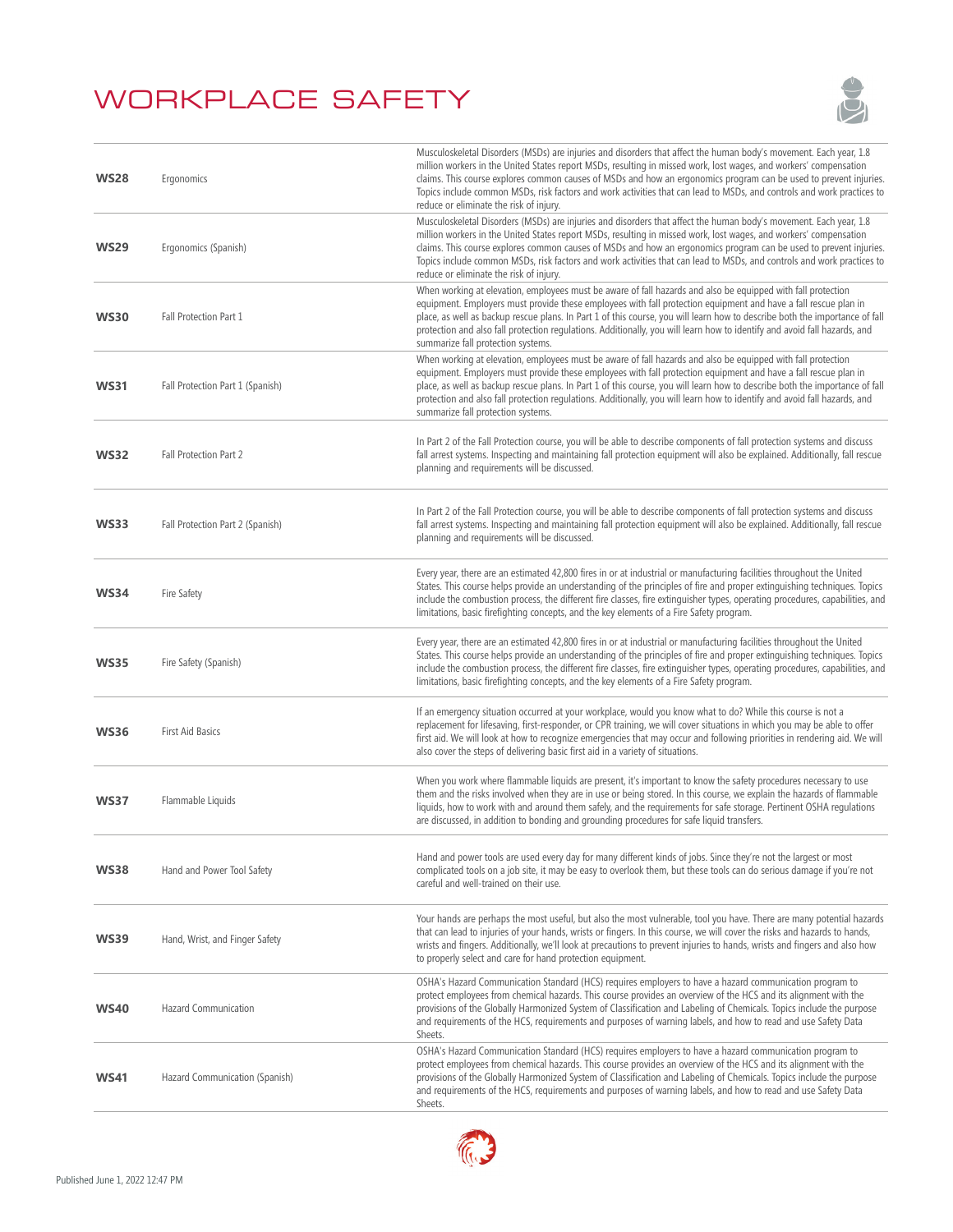

| <b>WS42</b> | Hearing Conservation                          | Working in a noisy workplace can place your hearing in jeopardy. This course will describe how hearing works and how<br>workplace noise can damage it. It will also help you identify ways to reduce the risk of work-related hearing loss and to<br>recognize responsibilities in preventing hearing loss.                                                                                                                                                                   |
|-------------|-----------------------------------------------|-------------------------------------------------------------------------------------------------------------------------------------------------------------------------------------------------------------------------------------------------------------------------------------------------------------------------------------------------------------------------------------------------------------------------------------------------------------------------------|
| <b>WS43</b> | Housekeeping - Industrial: Micro-Course       | Good housekeeping at work benefits both employers and employees alike. When your team follows a proper<br>housekeeping and organizing routine, quality and productivity increase and the chances for expensive incidents,<br>injuries, and regulatory fines decrease. This micro-course reviews the steps needed for those working in a factory or<br>warehouse setting to keep their workstations clutter-free and well organized.                                           |
| <b>WS44</b> | Housekeeping - Office: Micro-Course           | A thriving, and productive office environment does not look chaotic and messy. Companies recognize good<br>housekeeping in the workplace can improve employee health and safety as well as lead to improved efficiency and<br>morale. This micro-course demonstrates how employees can use the 5S system to develop good housekeeping<br>practices and enjoy the benefits of a clutter-free and well-organized workplace.                                                     |
| <b>WS45</b> | Housekeeping - Vehicle: Micro-Course          | Companies recognize good housekeeping in the workplace can improve employee health and safety as well as lead to<br>improved efficiency and morale. This micro-course demonstrates good housekeeping practices for drivers who consider<br>their vehicle to be their workplace. The course reviews what they can do to obtain and enjoy the benefits of a clutter-<br>free and well-organized work environment.                                                               |
| <b>WS46</b> | Housekeeping for Workplace Safety             | Good housekeeping is not just about tidiness—it's about safety, efficiency, and ensuring the best working conditions<br>for the whole company. When your team follows a proper housekeeping and organizing routine, you save time, money,<br>space, and materials, increase quality and productivity, and reduce the chances for expensive incidents, injuries, and<br>regulatory fines.                                                                                      |
| <b>WS47</b> | Hydrogen Sulfide                              | Hydrogen Sulfide (H2S) is a hazardous gas that is always deadly at high enough concentrations. This course is for<br>employees who work where hydrogen sulfide's presence is a possibility. It explains the properties of H2S, the effects of<br>exposure, and describes how to protect yourself. It also includes the NIOSH and OSHA permissible exposure limits.                                                                                                            |
| <b>WS48</b> | Industrial Ergonomics                         | When proper ergonomics are not used, workers in construction, maritime, or general industries may experience<br>Musculoskeletal Disorders. MSDs result in hundreds of thousands of lost workdays and cost workers and employers<br>billions of dollars in related costs. Many of these MSDs may be reduced or even prevented by considering Ergonomics.                                                                                                                       |
| <b>WS49</b> | Injury and Illness Prevention Programs (I2P2) | An Injury and Illness Prevention Program (I2P2) is an important component of any safe workplace. In this course, we'll<br>discuss what I2P2 is and where it came from. We'll identify the six core elements of a good I2P2 plan, and discover how<br>you are already using I2P2 in your job, as well as how you can use it more effectively. Lastly, we'll explore ways of<br>sharing the benefits of an I2P2 plan with others in order to encourage their safety and health. |
| <b>WS50</b> | Intro to OSHA                                 | The mission of the Occupational Safety and Health Administration (OSHA) is to assure safe and healthful working<br>conditions for people by setting and enforcing standards, and providing training, outreach, education, and assistance.<br>This course covers the different types of OSHA standards and how they are used, worker and employer rights and<br>responsibilities, and other helpful worker safety and health resources.                                        |
| <b>WS51</b> | Job Safety Analysis                           | Analyzing workplace procedures, preventing hazards and reducing employee injuries are all important workplace tasks.<br>These can be accomplished with the use of a Job Safety Analysis. In this course, we will explain what a Job Safety<br>Analysis is and then describe the steps involved with JSAs. Additionally, we will discuss the JSA responsibilities of both<br>managers and supervisors, and also summarize the types of jobs and tasks analyzed in JSAs.        |
| <b>WS52</b> | Ladder Safety                                 | Ladders are a simple and essential workplace tool, however many workers can become injured and fall when using<br>them. Falls can happen when either the wrong type of ladder is selected or when the ladder is not set up correctly. This<br>course will explain how to identify the right ladder for the job and describe how to set up and use ladders safely.                                                                                                             |
| <b>WS53</b> | Ladder Safety (Spanish)                       | Ladders are a simple and essential workplace tool, however many workers can become injured and fall when using<br>them. Falls can happen when either the wrong type of ladder is selected or when the ladder is not set up correctly. This<br>course will explain how to identify the right ladder for the job and describe how to set up and use ladders safely.                                                                                                             |
| WS54        | Loading Dock Safety                           | Serious loading dock accidents happen every year with severe emotional and financial repercussions. This course<br>reviews loading dock hazards and typical incidents, along with best practices to keep your work place safe.                                                                                                                                                                                                                                                |
| <b>WS55</b> | Loading Dock Safety (Spanish)                 | Serious loading dock accidents happen every year with severe emotional and financial repercussions. This course<br>reviews loading dock hazards and typical incidents, along with best practices to keep your work place safe.                                                                                                                                                                                                                                                |

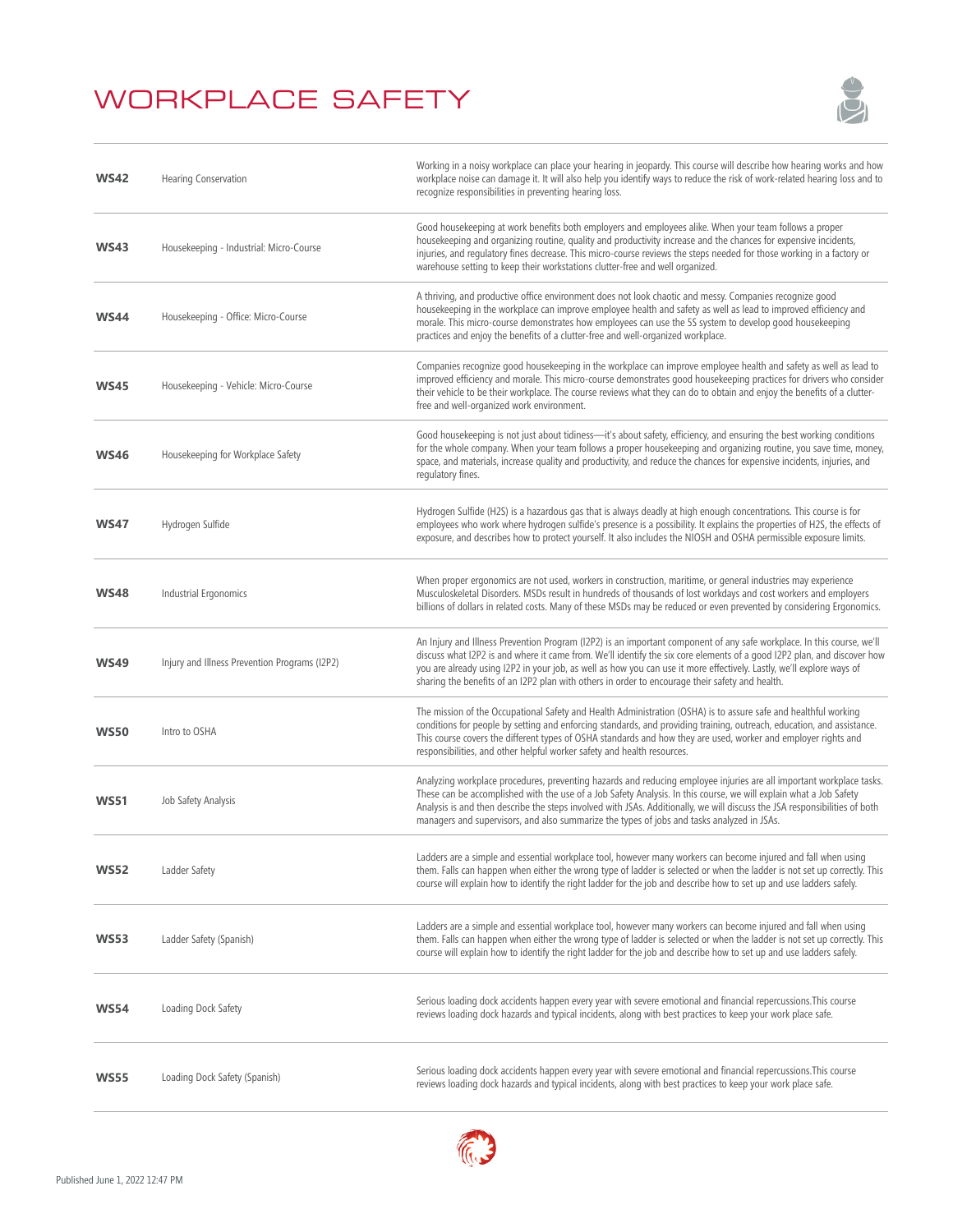

| <b>WS56</b> | Lockout Tagout                                           | OSHA's Lockout/Tagout (LOTO) standard exists to prevent the release of hazardous energy during equipment<br>maintenance. This course explains the objectives of the LOTO standard, and lists the employee classifications and<br>activities it covers. The course also summarizes LOTO training and energy control programs, describes protective<br>devices used to isolate energy sources, and explains correct procedures for applying and removing LOTO.                                         |
|-------------|----------------------------------------------------------|------------------------------------------------------------------------------------------------------------------------------------------------------------------------------------------------------------------------------------------------------------------------------------------------------------------------------------------------------------------------------------------------------------------------------------------------------------------------------------------------------|
| <b>WS57</b> | Lockout Tagout (Spanish)                                 | OSHA's Lockout/Tagout (LOTO) standard exists to prevent the release of hazardous energy during equipment<br>maintenance. This course explains the objectives of the LOTO standard, and lists the employee classifications and<br>activities it covers. The course also summarizes LOTO training and energy control programs, describes protective<br>devices used to isolate energy sources, and explains correct procedures for applying and removing LOTO.                                         |
| <b>WS58</b> | Machine Guarding                                         | There are many possible machinery-related injuries. Safeguards are essential for protecting workers from preventable<br>injuries. OSHA standards for machine quarding state that any machine part, function, or process that may cause injury<br>must be safeguarded. This course covers potential hazards on a machine, types of machine guards and devices, and<br>machine quarding concepts and techniques used to prevent machine-related injuries.                                              |
| <b>WS59</b> | Machine Guarding (Spanish)                               | There are many possible machinery-related injuries. Safeguards are essential for protecting workers from preventable<br>injuries. OSHA standards for machine quarding state that any machine part, function, or process that may cause injury<br>must be safequarded. This course covers potential hazards on a machine, types of machine quards and devices, and<br>machine guarding concepts and techniques used to prevent machine-related injuries.                                              |
| <b>WS60</b> | Materials Handling Safety                                | One of the leading causes of workplace injuries is materials handling. Handling materials and product improperly can<br>lead to back injuries as well as other sprains and strains, fracture, bruises, and cuts. This course demonstrates how to<br>prevent these injuries. Topics include repetitive motion risk factors, safe lifting techniques, safety precautions when<br>handling chemicals, working powered industrial trucks and forklifts, and using slings and overhead cranes.            |
| <b>WS61</b> | Mercury Safety                                           | Exposure to mercury has serious health risks and knowing how to work safely with mercury is important to your health.<br>In this course we explain how to work safely with and around mercury, including permissible exposure limits, necessary<br>personal protective equipment, and safe work practices. Medical surveillance, first aid, and spill response are also<br>discussed.                                                                                                                |
| <b>WS62</b> | Occupational Exposure to Lead                            | Lead is one of the most basic building blocks of the world around us and can be found in many different products -<br>everything from munitions to fishing sinkers. But it is also a toxic substance, so it's important to know how to protect<br>yourself from exposure. In this lesson, you will learn where you're are likely to encounter lead in the workplace,<br>potential health effects from lead exposure, and the right way to develop a lead safety plan for your job.                   |
| <b>WS63</b> | Office Ergonomics                                        | Each year, 1.8 million workers in the United States report Musculoskeletal Disorders (MSDs). These reports result in<br>hundreds of thousands of lost workdays, and cost workers and employers billions of dollars in related costs. Many of<br>these MSDs may be reduced or even prevented by considering Ergonomics.                                                                                                                                                                               |
| <b>WS64</b> | Office Safety                                            | Is working in an office dangerous? Most people would say, 'No.' But offices are full of hidden and not so hidden<br>dangers that can impact your employees' health, safety, and ability to do their job. The safe work practices covered in<br>this course will help your employees recognize and minimize potential hazards in your office and reduce the frequency<br>and severity of risks.                                                                                                       |
| <b>WS65</b> | <b>OSHA Inspections</b>                                  | Knowing what to expect and how to prepare for an OSHA inspection can save your organization time and money. This<br>course gives managers and supervisors an overview of their legal rights during an OSHA inspection and how to<br>prepare for one. The course also covers the three components of an OSHA inspection, types of penalties, and<br>responding to citations.                                                                                                                          |
| <b>WS66</b> | Pallet Jacks                                             | Using a pallet jack carries risks, either to yourself or to your cargo. This course covers pallet jack safety for Class-3<br>powered industrial pallet jacks as well as non-powered pallet jacks. We will learn the proper inspections and<br>maintenance procedures that can prevent hazards. We will also describe how to use a pallet jack to lift, move and lower<br>loads.                                                                                                                      |
| <b>WS67</b> | <b>PCB Awareness</b>                                     | The toxic chemical PCB was in equipment used by powerplants, industrial plants, telecommunications, and electrical<br>utilities. Banned because of their harm to people and the environment, PCBs still exist in these and many more<br>workplaces. This course explains what PCBs are, where they are found, and how you can be exposed to them. Most<br>important, it covers how you can protect yourself from PCB exposure, administer first aid, and control this persistent,<br>manmade hazard. |
| <b>WS68</b> | Powered Industrial Trucks (Forklifts) Overview           | Operating a powered industrial truck, commonly known as a forklift, requires specialized knowledge and training. While<br>this course is not a replacement for hands-on training, it does cover the risks involved in operating a powered industrial<br>truck and includes descriptions of how loads affect forklift stability and precautions for moving a load safely.                                                                                                                             |
| WS69        | Powered Industrial Trucks (Forklifts) Overview (Spanish) | Operating a powered industrial truck, commonly known as a forklift, requires specialized knowledge and training. While<br>this course is not a replacement for hands-on training, it does cover the risks involved in operating a powered industrial<br>truck and includes descriptions of how loads affect forklift stability and precautions for moving a load safely.                                                                                                                             |

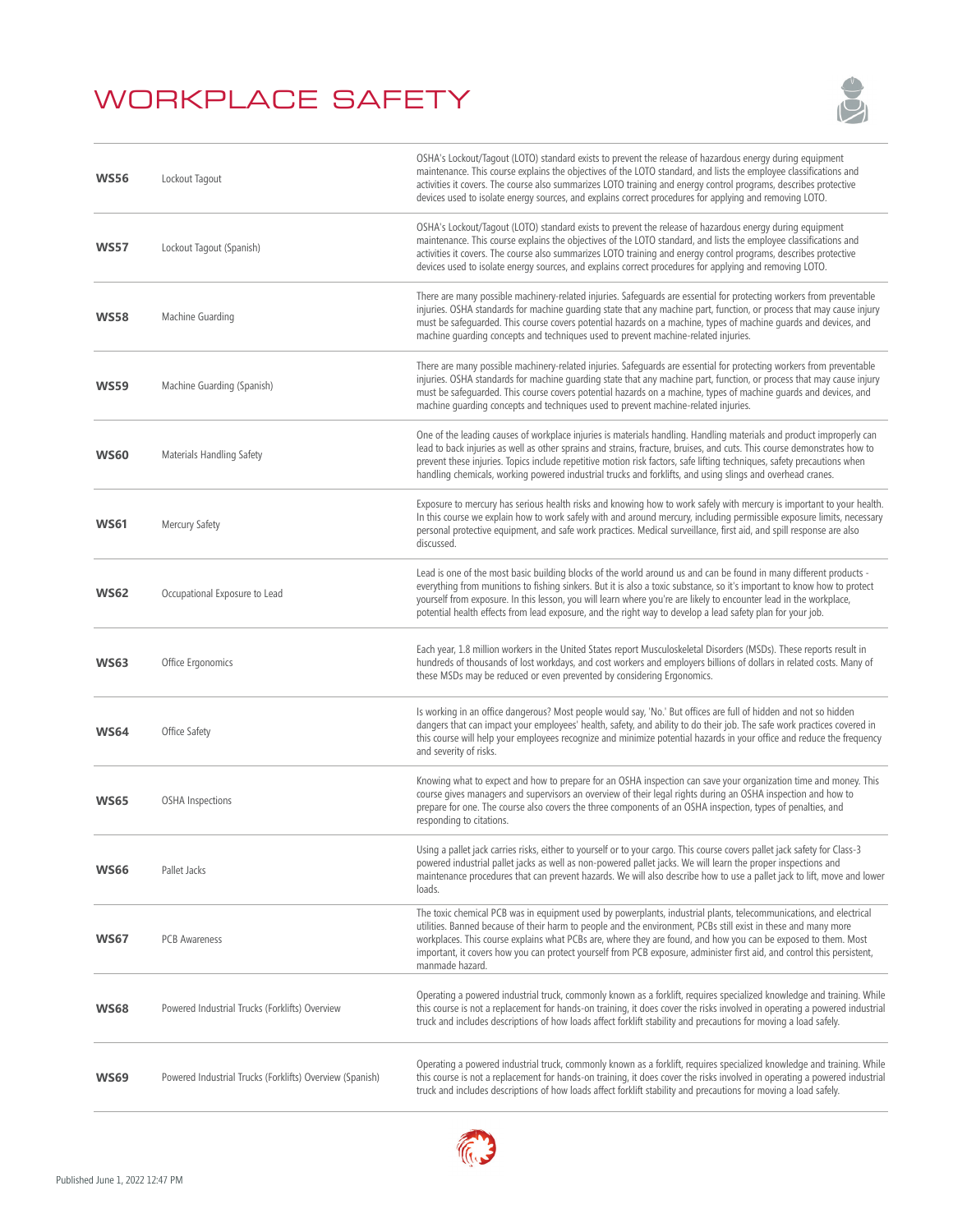

| <b>WS70</b> | PPE                                                  | Personal protective equipment (PPE) is designed to protect you from health and safety risks at work. But PPE will only<br>protect you if you wear it and wear it correctly. This course identifies different types of PPE, explains how to select the<br>right PPE for the hazards on your job, and demonstrates how to wear PPE correctly. Also included is proper equipment<br>care and maintenance with an overview of employee/employer PPE responsibilities.        |
|-------------|------------------------------------------------------|--------------------------------------------------------------------------------------------------------------------------------------------------------------------------------------------------------------------------------------------------------------------------------------------------------------------------------------------------------------------------------------------------------------------------------------------------------------------------|
| <b>WS71</b> | PPE (Spanish)                                        | Personal protective equipment (PPE) is designed to protect you from health and safety risks at work. But PPE will only<br>protect you if you wear it and wear it correctly. This course identifies different types of PPE, explains how to select the<br>right PPE for the hazards on your job, and demonstrates how to wear PPE correctly. Also included is proper equipment<br>care and maintenance with an overview of employee/employer PPE responsibilities.        |
| <b>WS72</b> | Pre-Task and Daily-Task Analyses                     | Hazards and risks are abundant on work sites. In order to mitigate risk, it is import to perform a Pre-Task Analysis (PTA)<br>and a Daily Task Analysis (DTA). In this course, we'll learn what PTAs and DTAs are and what is included in each. We'll<br>also describe how PTAs and DTAs are performed and who is responsible for each. Lastly, we'll discover how PTAs and<br>DTAs help keep your work crew safe.                                                       |
| <b>WS73</b> | Pre-Task and Daily-Task Analyses (Spanish)           | Hazards and risks are abundant on work sites. In order to mitigate risk, it is import to perform a Pre-Task Analysis (PTA)<br>and a Daily Task Analysis (DTA). In this course, we'll learn what PTAs and DTAs are and what is included in each. We'll<br>also describe how PTAs and DTAs are performed and who is responsible for each. Lastly, we'll discover how PTAs and<br>DTAs help keep your work crew safe.                                                       |
| <b>WS74</b> | Preventing Overexertion, Strains, and Sprains        | You work hard at your job every day, but if you push your body too far, you could be at risk for overexertion, strains or<br>sprains. In this course, we will describe what overexertion is and how it affects you. We will also explain what activities<br>can cause overexertion and what the warning signs are. Lastly, we will cover the steps you can take to prevent<br>overexertion while working.                                                                |
| <b>WS75</b> | Proper Hand-Washing                                  | Proper hand-washing is an easy way to prevent the spread of germs. This course takes you through the steps of an<br>effective hand-washing procedure and use of hand sanitizers.                                                                                                                                                                                                                                                                                         |
| <b>WS76</b> | Respiratory Protection                               | Gases, vapors, dusts, fumes, smoke, and sprays can present respiratory hazards, all of which can be hazardous to your<br>health. In this course, we will explain when respirators are required and discuss the most common types of respirators.<br>Additionally, we'll review the inspection process you need to follow each time you use a respirator, as well as the<br>procedures for using respirators in immediately dangerous to life or health situations.       |
| <b>WS77</b> | Safe Lifting in the Workplace: Micro-Course          | Lifting heavy and not so heavy objects during your work day can take a terrible toll on your back, shoulders, knees, and<br>other joints. Whether your job calls for repeated lifting or just an occasional lift, this micro course demonstrates safe<br>lifting procedures that will keep you healthy and working.                                                                                                                                                      |
| <b>WS78</b> | Scaffolding Safety                                   | Working on or around scaffolds presents a variety of safety hazards. Scaffolding is a major component of the<br>construction industry and it is essential that you and your co-workers have a safe place to work. This course focuses on<br>safety for the most common types of scaffolding and their specific OSHA requirements.                                                                                                                                        |
| <b>WS79</b> | Silica Awareness                                     | Silica is found in a variety of materials and released during some of the most routine construction, general industry,<br>and maritime activities. It poses a health hazard to workers in these fields and can lead to debilitating and even fatal<br>conditions. This training is designed for the millions of workers potentially exposed to silica every working day and<br>describes methods workers and employers can use to reduce the risk of exposure to silica. |
| <b>WS80</b> | Slips, Trips, Falls                                  | Slips, trips, and falls are the most common accidents in general industry. They cause 15% of all accidental deaths, and<br>are second only to motor vehicles as a cause of fatalities. This course will provide some information about why people<br>slip, trip, and fall at work, as well as steps individuals can take to avoid slipping, tripping, and falling.                                                                                                       |
| <b>WS81</b> | Slips, Trips, Falls (Spanish)                        | Slips, trips, and falls are the most common accidents in general industry. They cause 15% of all accidental deaths, and<br>are second only to motor vehicles as a cause of fatalities. This course will provide some information about why people<br>slip, trip, and fall at work, as well as steps individuals can take to avoid slipping, tripping, and falling.                                                                                                       |
| <b>WS82</b> | Spill Prevention, Control, and Countermeasure (SPCC) | Certain facilities that store moderate to large amounts of oil must comply with the EPA's Spill Prevention, Control, and<br>Countermeasure (SPCC) rule. This course explains how to develop and implement an SPCC plan as required by the<br>SPCC rule. Inspections, containment, spill prevention requirements, emergency procedures, and other types of<br>information required by the rule are among the topics covered.                                              |
| <b>WS83</b> | <b>Static Electricity</b>                            | In the oil and gas industry, a small spark from static electricity can ignite and cause a deadly explosion. This course<br>covers how to prevent static electricity from being generated, how to control static discharge, and how to reduce static<br>accumulation. It explains how static electricity builds up when liquids are poured, pumped, filter, or agitated, and how<br>oil and gas workers can prevent worksite ignitions.                                   |